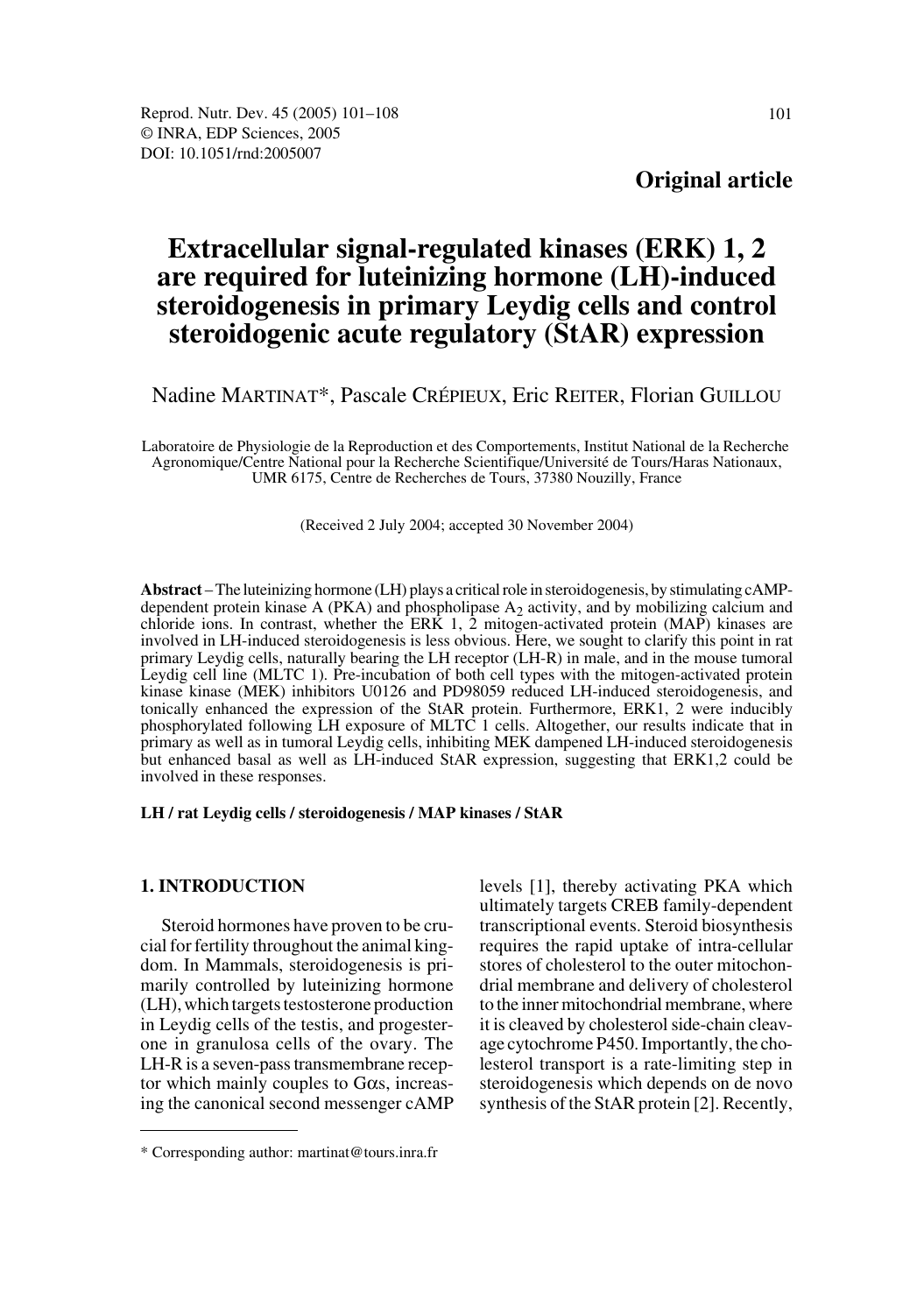transcription of StAR has been shown to be regulated by CREM, a CREB-related transcription factor, in the MA10 Leydig cell line [3].

Besides, following the coupling of LH-R to Gαi or Gαq, other alternative LH-mediated signaling pathways potentially regulating steroidogenesis have been described in rat Leydig cells, including calcium [4, 5] and chloride ion mobilization[6], as well as activation of phospholipase  $A_2$  [7]. In L cells, stably expressing the LH-R, phosphoinositide mobilization has also been evoked [8]. In contrast, the implication of ERK1,2 MAP kinases to transduce LH-induced steroidogenesis has led to more conflicting views. For instance, in MA10 cells, cAMP-induced steroid synthesis depends upon phosphorylation of ERK1,2 MAP kinases, and on a subsequent raise in the StAR gene transcription [9]. Likewise, in primary granulosa cells, progesterone production necessitates ERK1,2 activation [10]. In contrast, in a granulosa cell line overexpressing the LH-R, both StAR transcription and steroidogenesis are hampered by ERK MAP kinases [10, 11]. As mentioned above, these data originate from studies of Leydig or granulosa immortalized cell lines.

To gain a better insight into the control of LH-mediated steroidogenesis in the LH natural target cells, we investigated the dependency of steroidogenesis on the ERK1,2 MAP kinases in MLTC 1 cells, a Leydig tumoral cell line, and in freshly isolated mature rat Leydig cells.

#### **2. MATERIALS AND METHODS**

#### **2.1. Pharmacological reagents**

Porcine LH (pLH CY 1354; 2.0 × NIH LH S1) was purified by Dr Yves Combarnous. Collagenase, leupeptin, pepstatin A, aprotinin and phenylmethylsulfonyl fluoride (PMSF) were purchased from Sigma Chemical Co. Park-Davis (PD) 98059 and U0126 were purchased from New England Biolabs Inc.

### **2.2. Cells**

Leydig cells were isolated from the testes of mature 52-day-old Wistar rats as described [12]. Briefly, the testes were dispersed by collagenase digestion  $(0.25 \text{ mg} \cdot \text{mL}^{-1})$  in L15 medium (Serva), the tubular tissue was settled in a glass cylinder, the supernatant was recovered, centrifuged for 5 min at 80 *g*, and the cell pellet was placed onto a Percoll discontinuous gradient (17, 42, 70%). After centrifugation at 80 *g* for 30 min, Leydig cells were recovered at the 42–70% interface and washed twice in L15 medium prior to use. The purity of Leydig cells reached 85%, as determined by histochemical staining of 3β− hydroxy-steroid deshydrogenase (3β-HSD) [13]. Macrophages were the other cell type identified in the preparation, as shown by immunochemistry with an anti-ED2 antibody (Serotec). Cell viability reached 90%, as determined by Trypan blue exclusion.

MLTC 1 cells [14]**,** generously provided by Dr E.M. McNamara (Université de Liège, Belgium), were grown in RPMI 1640 with L-Glutamine and 25 mM Hepes, supplemented with  $0.1\%$  gentamycin, 10 U·mL<sup>-1</sup> penicillin, 10 µg·mL–1 streptomycin and with 10% fetal calf serum, at 37 °C with 5%  $CO_2$ .

## **2.3. Biological responses and pharmacological treatments**

Freshly isolated Leydig cells  $(8 \times 10^5 \text{ cells})$ per aliquot in L15 medium) were stimulated for 3 h at 34 °C under continuous shaking. Then the cells were centrifuged at 80 *g* for 10 min, and secreted testosterone was quantified in the media by a radioimmunoassay (RIA), as previously described [12]. MLTC 1 cells were seeded at  $1.5 \times 10^5$  cells per well in 24-well plates. After overnight plating, the cells were serum-starved for one hour before stimulation for 3 h at 37 °C, then the media were harvested, boiled for 10 min, centrifuged and the supernatants were assayed for progesterone content [15, 16].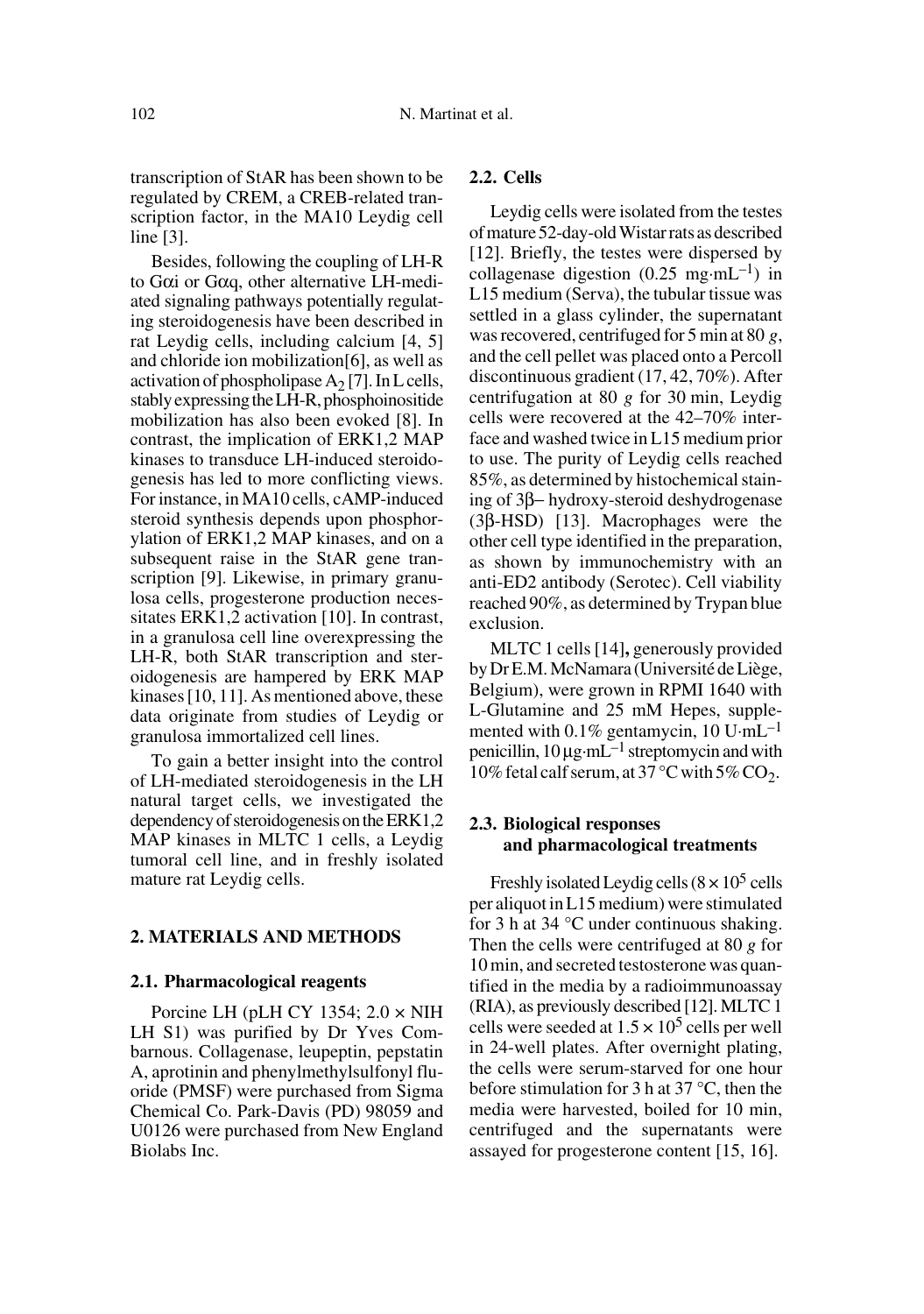The concentrations of PD98059 (100  $\mu$ M) and  $U0126$  (10  $\mu$ M) were similar to those commonly used with transformed cell lines. Controls incubated with similar doses of DMSO, the MEK inhibitor solvent, were performed. Pharmacological treatments were generally more detrimental to Leydig cell viability when compared to LH-R-overexpressing cell lines (our unpublished observations). Therefore, our experimental procedures were standardized in Leydig cells and similar doses were assayed in MLTC 1 cells. In addition, intracellular cAMP production was quantified in any experimental condition, to ensure primary Leydig cell viability and responsiveness to LH stimulation. For example, in the control experiments, the basal cAMP level was  $18.7 \pm$ 1.2 nM and LH-induced cAMP level was  $41.75 \pm 1.2$  nM. Likewise, in the presence of

# $44.75 \pm 0.01$  nM. **2.4. Immunoblot analysis and antibodies**

UO126, the basal cAMP level was  $18.25 \pm$ 2.5 nM and LH-induced cAMP level was

After hormone stimulation, the cells were disrupted on ice for 30 min in a lysis buffer containing 20 mM Tris (pH 7.8), 50 mM NaCl, 5 mM EGTA, 1 mM PMSF, 4mM sodium orthovanadate,  $5 \mu g \cdot mL^{-1}$  leupeptin,  $5 \mu$ g·mL<sup>-1</sup> pepstatin A,  $5 \mu$ g·mL<sup>-1</sup> aprotinin and 1% v/v Triton X100. After centrifugation at 10 000 *g*, cell supernatants were recovered and protein content was estimated by a Bradford reaction measured at 595 nm. A hundred micrograms of total cell lysates were resolved by SDS-PAGE (10% acrylamide 37.5:1, Biorad), electrophoretically transferred to PVDF membrane (NEN Life Science Products) for 2 h at 100 V, and probed with the respective antibodies. The rabbit anti-StAR antibody, generously provided by Dr Hales [17], was diluted 1:5000, and the anti-phospho-p44ERK1/p42ERK2 monoclonal antibody (New England Biolabs Inc.) was diluted 1:2000. Horseradish peroxydase-coupled anti-mouse or anti-rabbit antibodies (Sanofi/Pasteur) diluted 1:5000 were used to detect antigen-antibody interactions by enhanced chemiluminescence

(NEN Life Science Products). The ImageScan Software (Amersham-Pharmacia) was used for scanning and quantification. The blotting membranes were stained with Coomassie blue, scanned and used to normalize the immunodetections.

#### **2.5. Statistical analysis**

Each experiment was reproduced more than 3 times, with each sample in quadruplicate for steroid quantifications. To compare the significance of the results obtained from drug-treated and drug-untreated samples, statistical analysis was performed with the Fisher *F* test.

#### **3. RESULTS**

### **3.1. ERK1,2 MAP kinases are involved in steroidogenesis**

In Leydig cells, pre-treatment with PD98059 (Fig. 1A) strongly impeded LHinduced testosterone biosynthesis (up to 80%), and also the basal response (50%), suggesting the involvement of MEK in driving the steroidogenic response. To minimize the risk of studying non-specific effects, another widely used MEK inhibitor, U0126, was assayed. This set of experiments led to similar results, i.e. 70% inhibition of the LH-stimulated response, and 40% inhibition of the basal response (Fig. 1B). MEK are dual-specificity Thr- and Tyr kinases which specifically activate ERK1,2 MAP kinases. Hence, we sought to investigate by immunoblotting whether ERK1,2 were dually phosphorylated in basal and LH-induced conditions. Surprisingly, in response to LH stimulation, we failed to visualize any modulation of ERK1,2 phosphorylation level, whatever the dose of LH (Fig. 1C), or the hormone stimulation time (Fig. 1D). However, ERK1,2 were basally phosphorylated, which may further prevent LH-induced phosphorylation, and this basal phosphorylation was completely abrogated by U0126.

In MLTC 1 cells, pre-treatment with U0126 caused a decrease in the basal (insert) as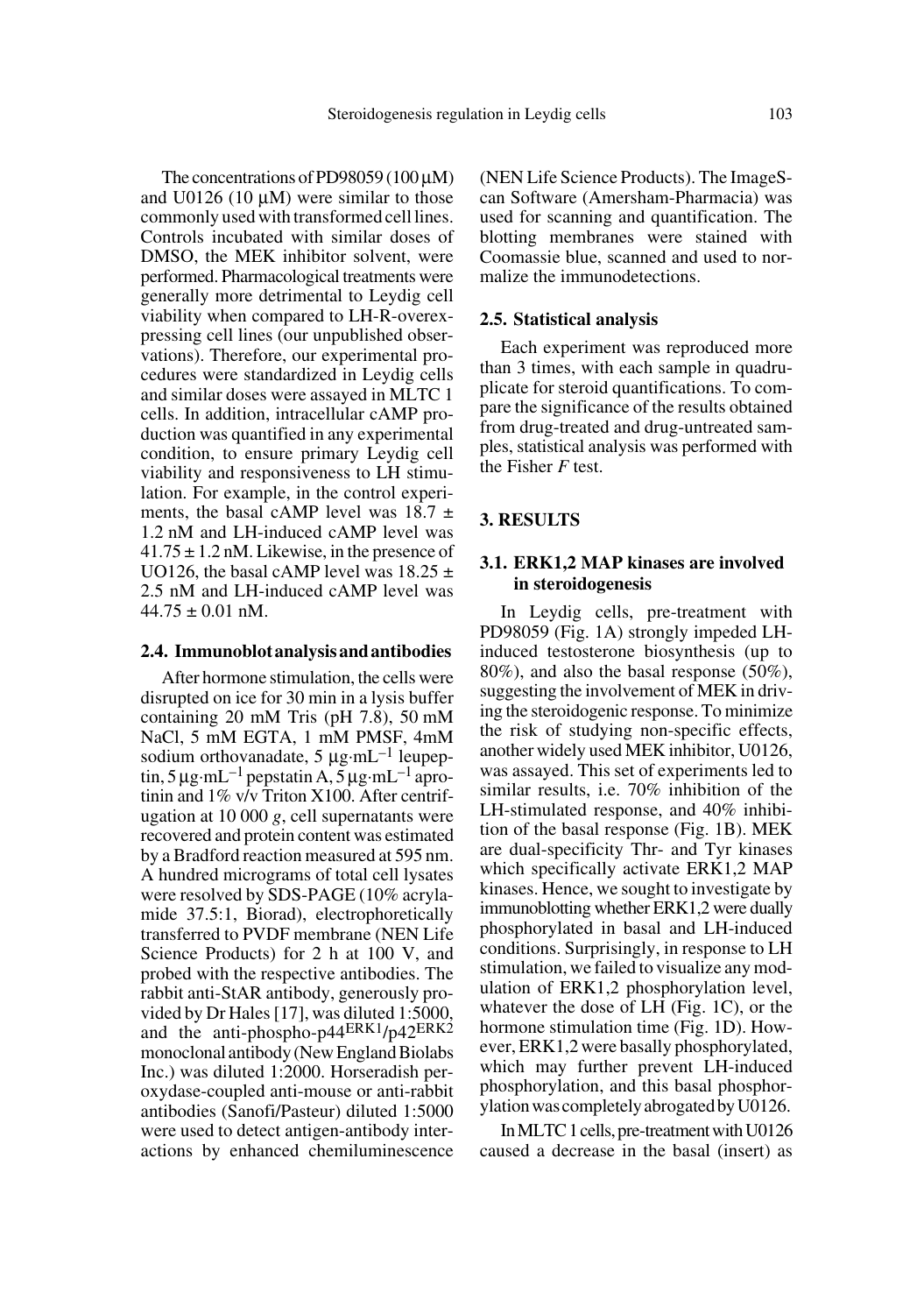



**Figure 1.** MAPK-dependent steroidogenesis in Leydig cells. Leydig cells  $(8 \times 10^5 \text{ cells})$  were preincubated for 30 min with (A) 100 mM PD98059 (black squares) or (B) with 10 µM U0126 (black dots), or with 0.5% DMSO (open dots), prior to stimulation with increasing doses of LH for 3 h. Then, testosterone synthesis was quantified. The results are expressed as mean values of quadruplicates  $\pm$  S.D. The statistical analysis was performed with the Fisher F test, with \*\*\* for  $\bar{P}$  < 0.001. In the inhibitor-treated series, the error bars are too tiny to be visible. (C) Immunodetection of ERK1,2 MAP kinase phosphorylation level, with or without U0126 as indicated, following 2 h of LH stimulation. (D) Kinetics of ERK1,2 MAP kinase phosphorylation level, following LH stimulation (100 ng·mL–1). Beneath is shown a Coomassie blue staining of the membranes. Data shown are representative of three independent experiments.

well as in the LH-induced progesterone response (Fig. 2A). The same results were obtained with PD98059 (data not shown). As opposed to Leydig cells, in MLTC 1 cells, phosphorylation of ERK1,2 was enhanced by increasing amounts of LH (Fig. 2B). Consistently, pre-treatment with U0126 completely abolished ERK1,2 basal and LHinduced phosphorylation.

Albeit modulation of ERK1,2 MAP kinase phosphorylation upon LH stimulation cannot be detected in Leydig cells, it appears that their inhibition has more pronounced outcomes on steroidogenesis than in MLTC 1 cells.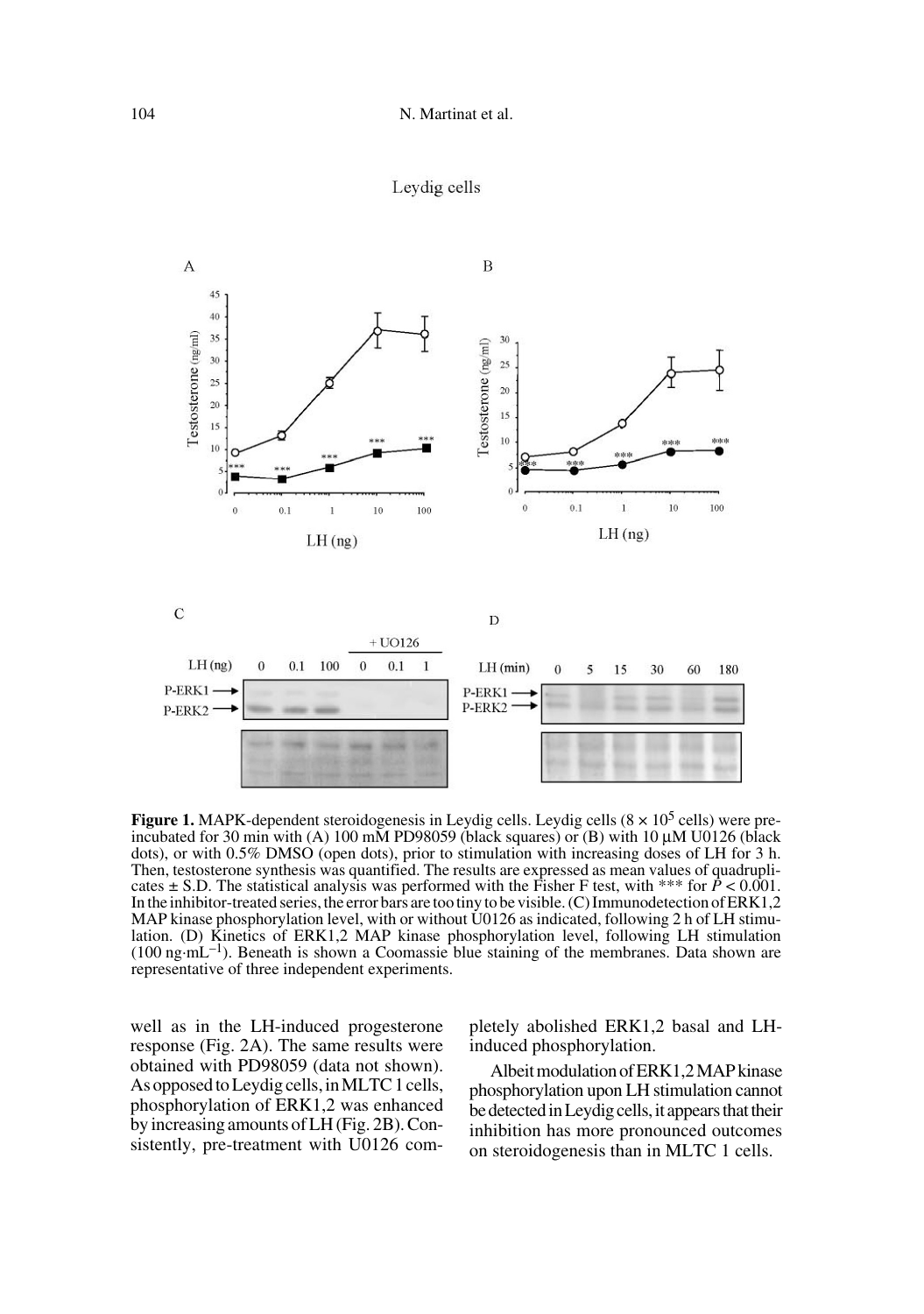

**Figure 2.** MAPK-dependent steroidogenesis in MLTC 1 cells. (A) MLTC 1 cells  $(1.5 \times 10^5 \text{ cells})$ were pre-incubated with 10  $\mu$ M U0126 (black dots) or not (open dots) for 30 min, prior to stimulation with increasing doses of LH for 3 h, and progesterone synthesis was quantified. The inserted graph is a magnification of the basal levels, in both conditions. The results are expressed as above, with \*\* for *P* < 0.01. (B) Immunodetection of ERK1,2 MAP kinase phosphorylation level after one hour of LH stimulation. Beneath is shown a Coomassie blue staining of the membranes. Data shown are representative of three independent experiments.

## **3.2. LH regulates StAR protein expression differently in Leydig cells and in MLTC 1 cells**

We next investigated whether the LHdependent signaling events that modulate steroidogenesis could converge on expression of the StAR protein as an intermediate. The 30 kDa mature form of StAR was upregulated by LH stimulation in Leydig cells (Fig. 3A), as previously reported [18]. However and quite strikingly, pre-treatment of cells with U0126 enhanced the basal StAR

expression level so much, that the inducibility upon LH stimulation was greatly reduced.

In MLTC 1 cells, stimulation with LH (Fig. 3B, lane 2) for 3 h increased the expression of the StAR protein in the range of 2-fold for both the 37 kDa precursor and the 30 kDa protein [19]. Pre-treatment with U0126 led to a 1.5-fold increase in the StAR basal level (lanes 1 and 3), hence reducing StAR inducibility (lanes 1 and 2 vs. 3 and 4). Therefore, these results suggest that in Leydig cells, ERK1,2 would dampen LH-induced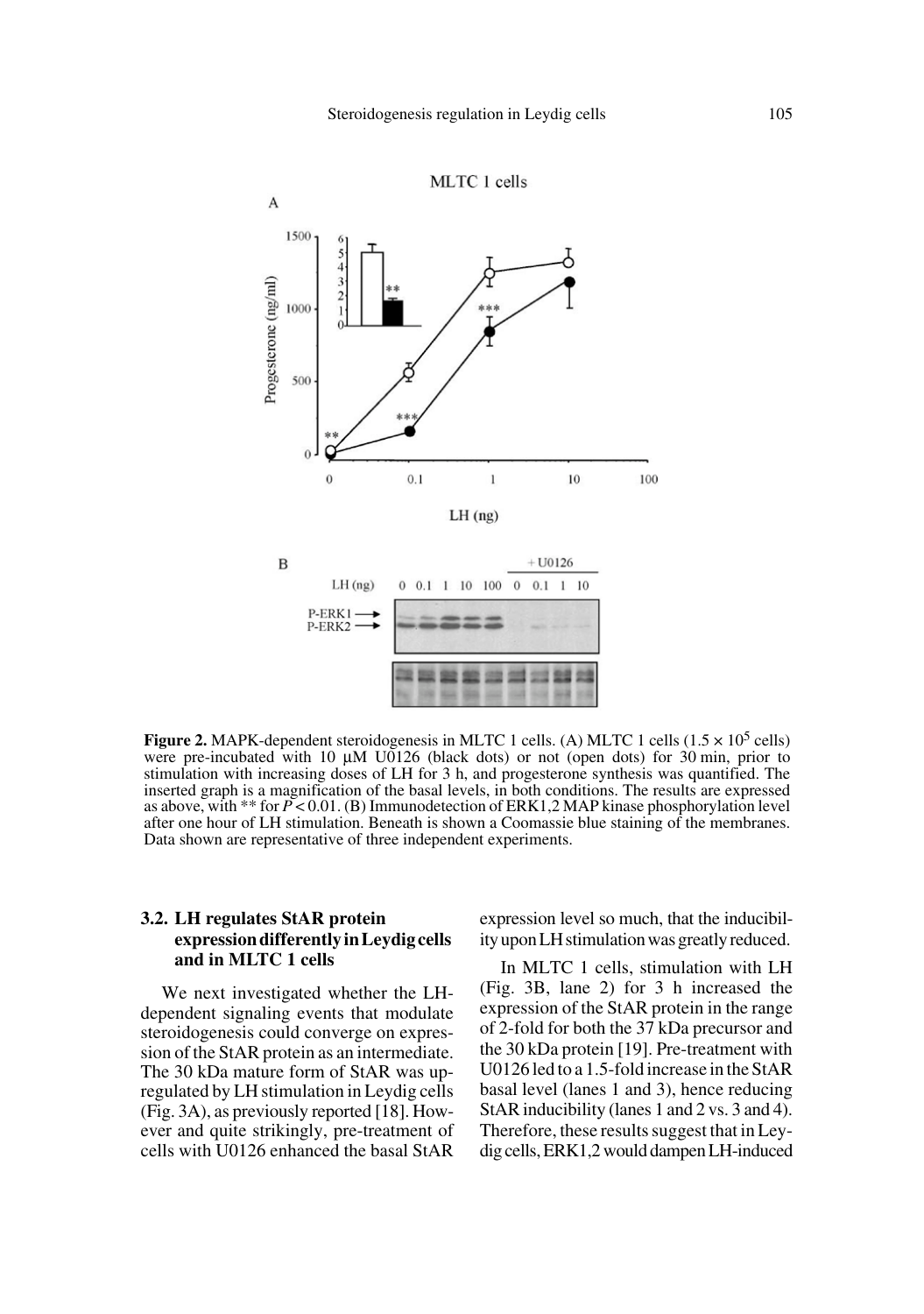

**Figure 3.** StAR expression level in Leydig cells  $(A)$  and in MLTC 1 cells  $(B)$  following stimulation with 10 ng·mL<sup>-1</sup> LH  $(+)$ , for 2 (A) or 3 h (B), as visualized by immunoblotting. Cells were pre-incubated with U0126 as above. Beneath is shown a Coomassie blue staining of the membranes. Data shown are representative of three independent experiments.

StAR inducibility. In MLTC 1 cells, StAR inducibility would depend on ERK1,2 to a minor extent. And importantly, inhibiting ERK1,2 MAP kinases elevates the StAR steady-state level in primary Leydig cells as well as in MLTC 1 cells.

#### **4. DISCUSSION**

The present study reports the involvement of ERK1,2 MAP kinases in LH-controlled testosterone biosynthesis in primary cultures of adult rat Leydig cells, and highlights their unexpected impact on StAR expression. In these cells, we show that LH stimulates testosterone production via ERK1,2 activation, as demonstrated by pre-treatment with the U0126 and PD98059 MEK-1 inhibitors. Furthermore, albeit both phosphorylated ERK1,2 (as presented herein) and up-regulation of StAR [18] are required for LH-induced testosterone production, we found that ERK1,2 inhibition did not lead to StAR down-regulation. This suggests that MAP kinase-mediated steroidogenesis stimulation might not primarily impact on StAR. Instead, ERK1,2 appear to inhibit basal StAR expression, which is similar to data obtained from immortalized granulosa cells over-expressing the LH-R [11]; but these results contrast with our data, in that the inhibition of ERK1,2 activation also enhanced progesterone production, hence directly linking ERK1,2, StAR and progesterone biosynthesis. This discrepancy may be explained by the time-course of LH stimulation and by the duration of the pharmacological inhibitor treatments. In our study, incubation times with LH and with pharmacological inhibitors did not overpass 3.5 h, in contrast to 24 to 48 h in the immortalized granulosa cells [11]. This leads us to the hypothesis that ERK1,2 MAP kinases might serve to level off StAR to restrain the steadystate testosterone biosynthesis in Leydig cells. Interestingly, a hitherto uncharacterized steroid-dependent feedback inhibition of StAR expression has recently been shown [20, 21]. Whether this step could be accomplished by ERK1,2 is addressed by our work. An important outcome of this finding is that StAR up-regulation, although necessary, may not be sufficient to trigger steroidogenesis.

Our claim that in Leydig cells testosterone production is activated by LH through a MAP kinase-dependent pathway is based on the use of two structurally distinct MEK inhibitors, namely U0126 and PD98059. MEK inhibitors can also serve as MEK-5 inhibitors [22]; nevertheless, despite extensive attempts, ERK5, although expressed in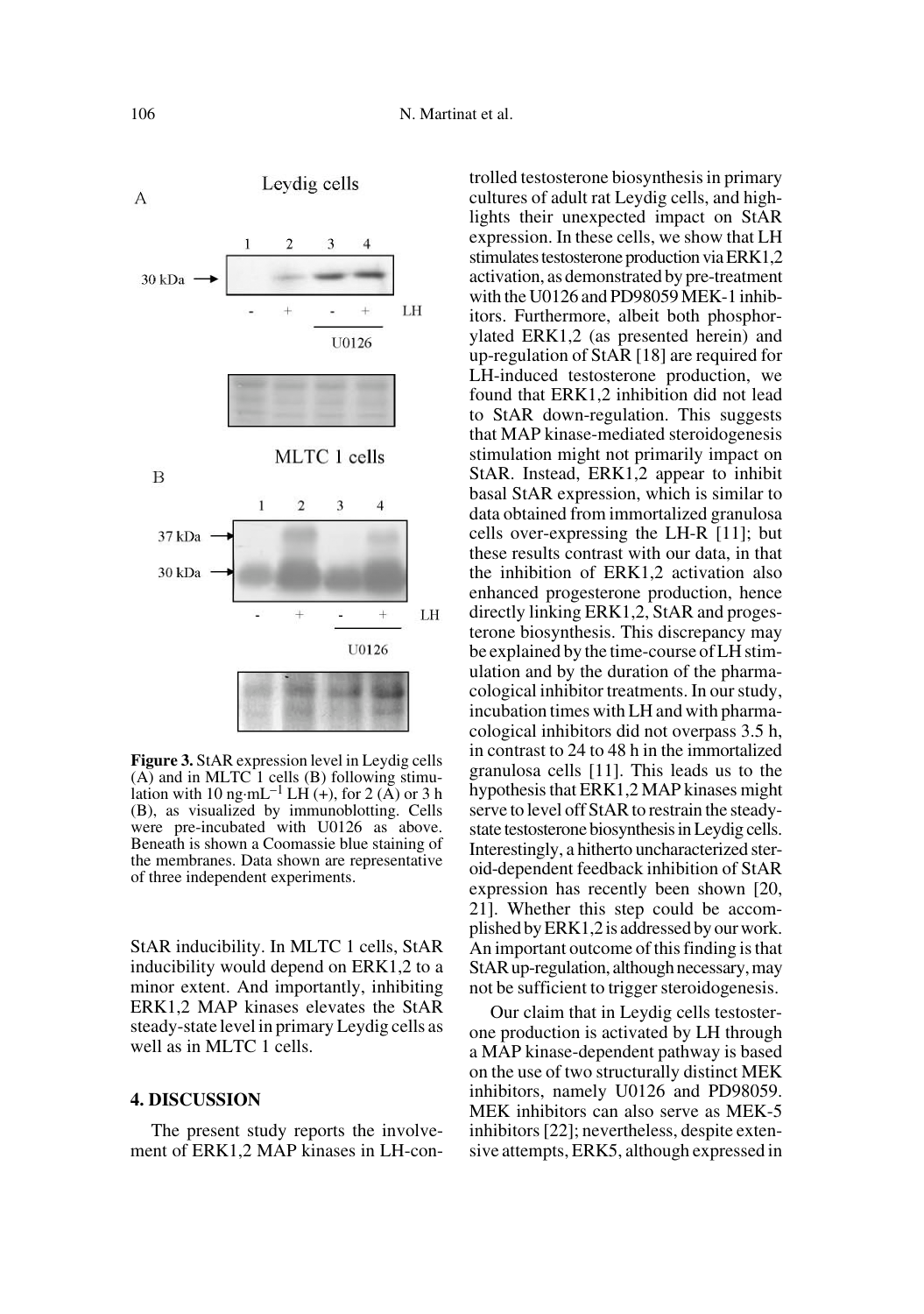Leydig cells, was never found phosphorylated in our hands (our unpublished observations). Furthermore, in Leydig cells, we were not able to directly visualize an increase in ERK1,2 phosphorylation upon LH exposure, and the following reasons can be inferred : first, phosphorylated ERK1,2 may be differentially dispatched between the cytoplasm, where steroidogenesis occurs, and the nucleus where ERK1,2 exert their transcription-devoted functions. Such a compartmentalization would not be detected when assaying whole-cell extracts, as we did herein. Second, a very weak and undetectable LH-induced ERK phosphorylation may be sufficient to sustain steroidogenesis. Third, only  $6 \times 10^3$  LH-R are expressed at the Leydig cell surface [23], which may not be sufficient to induce a detectable ERK activation. In contrast, in MLTC 1 cells, a higher receptor number, i.e.  $3 \times 10^4$  sites per cell [14], could amplify all the signaling mechanisms. We favor the latter hypothesis because, according to previous studies, ERK1,2 phosphorylation level increases in parallel to the LH-R number [24, 25].

In proliferating Leydig cell precursors, hCG (human choriogonadotropin), although functionally different from LH [26, 27], binds to LH-R and induces ERK phosphorylation [28]. These cells are still devoid of steroidogenic function [29] and ERK1,2 phosphorylation could reflect their level of proliferation. Here, we have shown that ERK1,2 could also play a role in Leydig cell differentiated function, since they exert a stimulatory role in LH-controlled steroidogenesis, and could behave as brakes to regulate StAR expression. By this means, ERK1,2 MAP kinases could contribute to fine-tuning the primary differentiated function of Leydig cells.

### **NOTE ADDED IN PROOF**

While this work was being reviewed, Martinelle et al. published that ERK enhanced the stimulatory effect of hCG on the de novo synthesis of StAR, in plated Leydig cells from immature rats.

#### **ACKNOWLEDGEMENTS**

The authors would like to thank Dr Dale Buchanan Hales (University of Illinois, USA) for providing us with the anti-StAR antibody and Dr Michael McNamara (University of Liège, Belgium) for the gift of the MLTC 1 cell line. In our laboratory, we are indebted to Dr Yves Combarnous for the generous gift of purified porcine LH, and to the rat breeders Claude Cahier, Michel Vigneau and Jean-Claude Braguer for their constant help. This work was funded by the Institut National pour la Recherche Agronomique, by the Centre National pour la Recherche Scientifique, and by the Cancer and Solidarity Foundation.

#### **REFERENCES**

- [1] Catt KJ, Harwood JP, Clayton RN, Davies TF, Chan V, Katikineni M, Nozu K, Dufau ML. Regulation of peptide hormone receptors and gonadal steroidogenesis. Recent Prog Horm Res 1980, 36: 557–662.
- [2] Stocco DM, Clark BJ. Regulation of the acute production of steroids in steroidogenic cells. Endocr Rev 1996, 17: 221–244.
- [3] Manna PR, Dyson MT, Eubank DW, Clark BJ, Lalli E, Sassone-Corsi P, Zeleznick AJ, Stocco DM. Regulation of steroidogenesis and the steroidogenic acute regulatory protein by a member of the cAMP response-element binding protein family. Mol Endocrinol 2002, 16: 184–199.
- [4] Sullivan MH, Cooke BA. The role of  $Ca^{2+}$  in steroidogenesis in Leydig cells. Stimulation<br>of intracellular free Ca<sup>2+</sup> by lutropin (LH), luliberin (LHRH) agonist and cyclic AMP. Biochem J 1986, 236: 45–51.
- [5] Lee PS, Buchan AM, Hsueh AJ, Yuen BH, Leung PC. Intracellular calcium mobilization in response to the activation of human wildtype and chimeric gonadotropin receptors. Endocrinology 2002, 143: 1732–1740.
- [6] Choi MS, Cooke BA. Evidence for two independent pathways in the stimulation of steroidogenesis by luteinizing hormone involving chloride channels and cyclic AMP. FEBS Lett 1990, 261: 402–404.
- [7] Cooke BA, Dirami G, Chaudry L, Choi MS, Abayasekara DR, Phipp L. Release of arachidonic acid and the effects of corticosteroids on